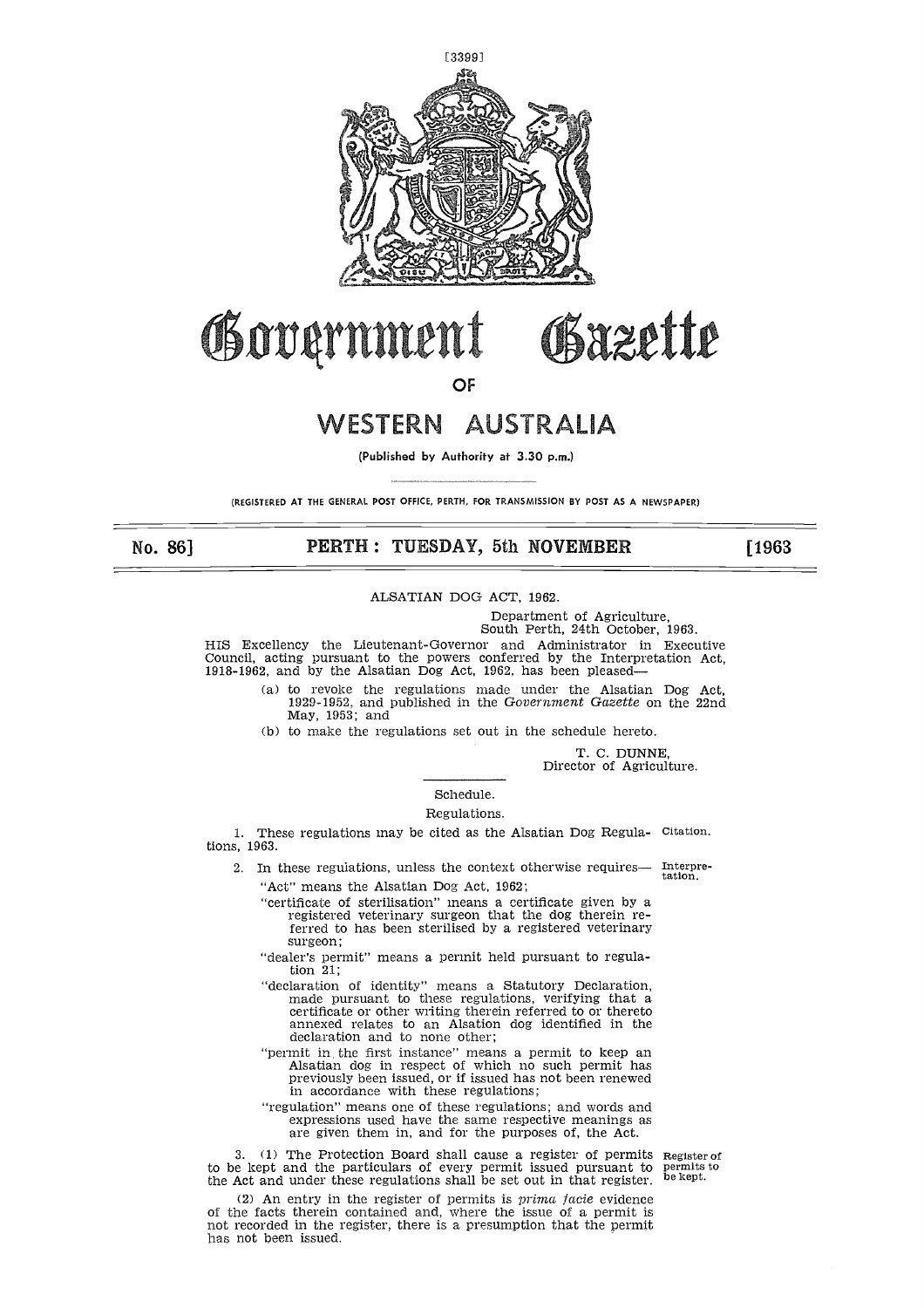Applications for permits under s. 6 in first instance.

4. (1) Every application for a permit, in the first instance, pursuant to section 6 of the Act, shall be made to the Chief Vermin Control Officer in writing, signed by the applicant, and shall set out

- (a) the full name, address and description of the applicant; (b) the name, description, sex and age of the dog in respect of which the permit is sought; and
- (c) the place at which the dog is being, or is to be, kept;

and shall be accompanied by a certificate of sterilisation, a declaration of identity made by the applicant and, subject to regulation 20, an amount of five pounds.

(2) Every declaration of identity shall be in the form set out in the schedule to these regulations.

Issue of permits under s. 6 in the first instance.

5. (1) If the Protection Board is satisfied by the production of a certificate of sterilisation and a declaration of identity that a dog, the subject of an application under regulation 4, is sterilised then, but not otherwse, it shall direct the applicant to have the dog marked for identification, pursuant to the Act, under the provisions of regulation 6; and, upon the dog being marked for identification, the Protection Board shall cause the permit to be issued and the identity marking to be indorsed on the permit, on the certificate of sterilisation and on the declaration of identity and shall forward the permit and the certificate of sterilization to the applicant, together with an identification tag.

(2) Where the Protection Board does not issue a permit under this regulation, it shall cause the amount tendered with the application to be refunded to the applicant.

6. (1) Every applicant for a permit under regulation 4 shall, when so directed by the Protection Board, at his own expense, produce the dog that is the subject of the application to such person and place, and within such time. as the Protection Board may stipulate, for examination, marking for identification pursuant to the Act or both.

(2) A person producing a dog pursuant to this regulation shall ensure that it is so secured, restrained, muzzled or treated (includ-ing, where necessary, treated by a veterinary surgeon at that person's expense) as to be capable of being examined or marked without danger or risk being occasioned to any person or property, by the behaviour of the dog.

(3) Where practicable, a dog shall be marked for identification within the right ear or, where that is not practicable, within the left ear and, failing that, at such other place as the Chief Vermin Control Officer may, from time to time, direct.

(4) The Protection Board is not liable for any damage to, or disfigurement of, a dog occurring during examination or as a result of marking for identification, unless that damage or disfigurement is occasioned without reasonable and probable cause.

(5) Every person who obliterates, alters or obscures any identification marking made pursuant to this regulation or who makes any mark on a dog that resembles, or is intended to resemble, an identification marking made pursuant to this regulation commits an offence.

Identification tags.

Identification tags to be attached.

7. The Protection Board shall make provision, from year to year, for the issue of identification tags, of such material, design and colour, and bearing such inscription, as it sees fit, to the holders of a permit to keep an Alsatian dog.

8. (1) A person keeping an Alsatian dog in respect of which a tag has been issued shall ensure that the tag is secured to a collar or chain about its neck.

(2) Without mitigating any penalty to which he may be liable under subregulation (1) of this regulation, where the keeper of an Alsatian dog permits or suffers it, in contravention of that sub-

Marking of dogs for identification.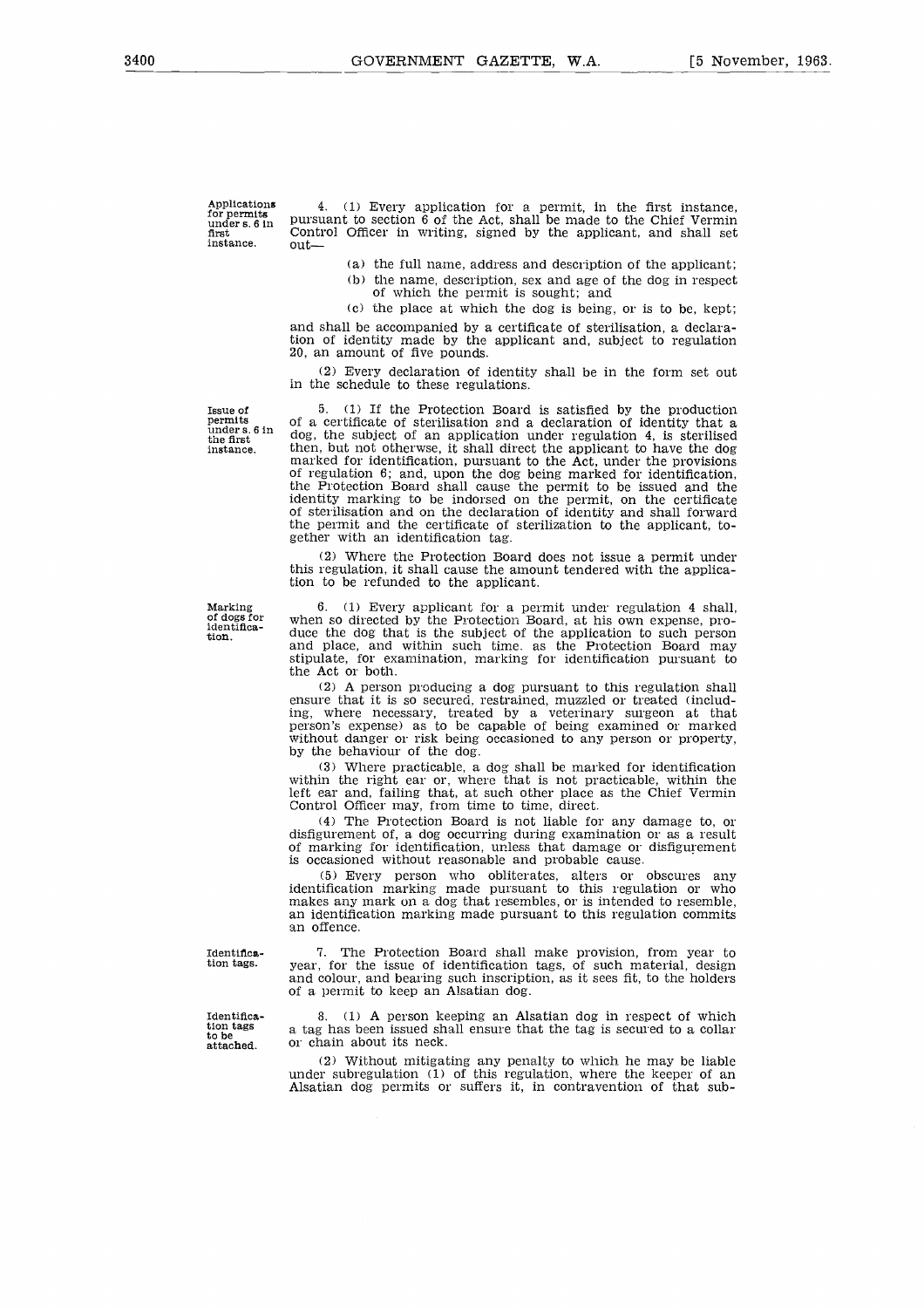regulation, to be without a tag as therein prescribed, the dog may be taken and dealt with as provided by subsections (3) and (4) of section 10 of the Act.

(3) Every person who-

- (a) attaches an identity tag to a dog other than that for which it was issued;
- (b) defaces, alters, mutilates, obscures or marks, or otherwise interferes with, an identification tag;
- (c) falsely makes or counterfeits, or, knowing it to be false or counterfeit, purchases, uses or has in his possession, any tag resmbling, or intended to resemble, or pass for a tag issued under these regulations; or
- (d) not being the keeper of the dog, removes an identity tag from its place of attachment thereon;

commits an offence.

(4) Without mitigating any penalty to which he may be liable under the provisions of subregulation (3) of this regulation, a person, who, not being the keeper of a dog, removes a tag from its point of attachment thereon, is liable to the owner for any loss thereby occasioned.

> identification tags.

9. (1) The keeper of an Alsatian dog of which the identifica-Lost tion tag has been lost or so impaired as to render the inscription thereon illegible shall, forthwith after learning of that occurrence, make application to the Chief Vermin Control Officer for the issue of a substitute identification tag; and the Protection Board, on being satisfied as to the bona *fides* of the application, shall, on payment of a fee of one pound, in the case of a lost tag, or of ten shillings, in the case of an impaired tag, cause a substitute to be issued, subject to any conditions it may see fit to impose.

(2) A person who falsely represents to the Protection Board, to any of its officers or to an authorised person that an identification tag is lost commits an offence.

(1) Every permit issued pursuant to section  $6$  of the Act Permits to be as therein provided) on the 30th day of June next following renewed. expires (as therein provided) on the 30th day of June next following renewed. the day of issue and shall, so long as the holder is keeping the dog to which the permit relates, thereafter be renewed and be renewed annually.

(2) An application for the renewal of a permit under this regulation may be made at any time during the period commencing the 1st day of June immediately preceding its expiry and ending on the 15th day of July immediately after its expiry; and, where the renewal is granted, it is deemed to be a continuation of the permit and to have effect on, and from, the day next succeeding that of its expiry.

(3) Where an application for the renewal of a permit is not made within the period prescribed by this regulation, the Protection Board may, in its discretion, require the person keeping the dog to make an application as for a permit in the first instance; and, without mitigating any penalty to which he may be liable for contravention of section 6 of the Act, the person keeping the dog shall thereupon pay the fee prescribed by regulation 4.

11. Every application for the renewal of a permit pursuant to section 6 of the Act shall be made to the Chief Vermin Control Officer in writing, signed by the applicant, and shall be accompanied by the permit that is to be renewed and an amount of two pounds.

12. (1) The Protection Board shall make such inquiry as it Issue of considers necessary to satisfy itself that an application for the renewal of a permit, made under regulation 11, relates to the dog for which the permit was issued in the first instance and, on being so satisfied, shall renew the permit and forward the renewed permit to the applicant, together with a current identification tag.

Applications for renewal of permits.

renewal permit.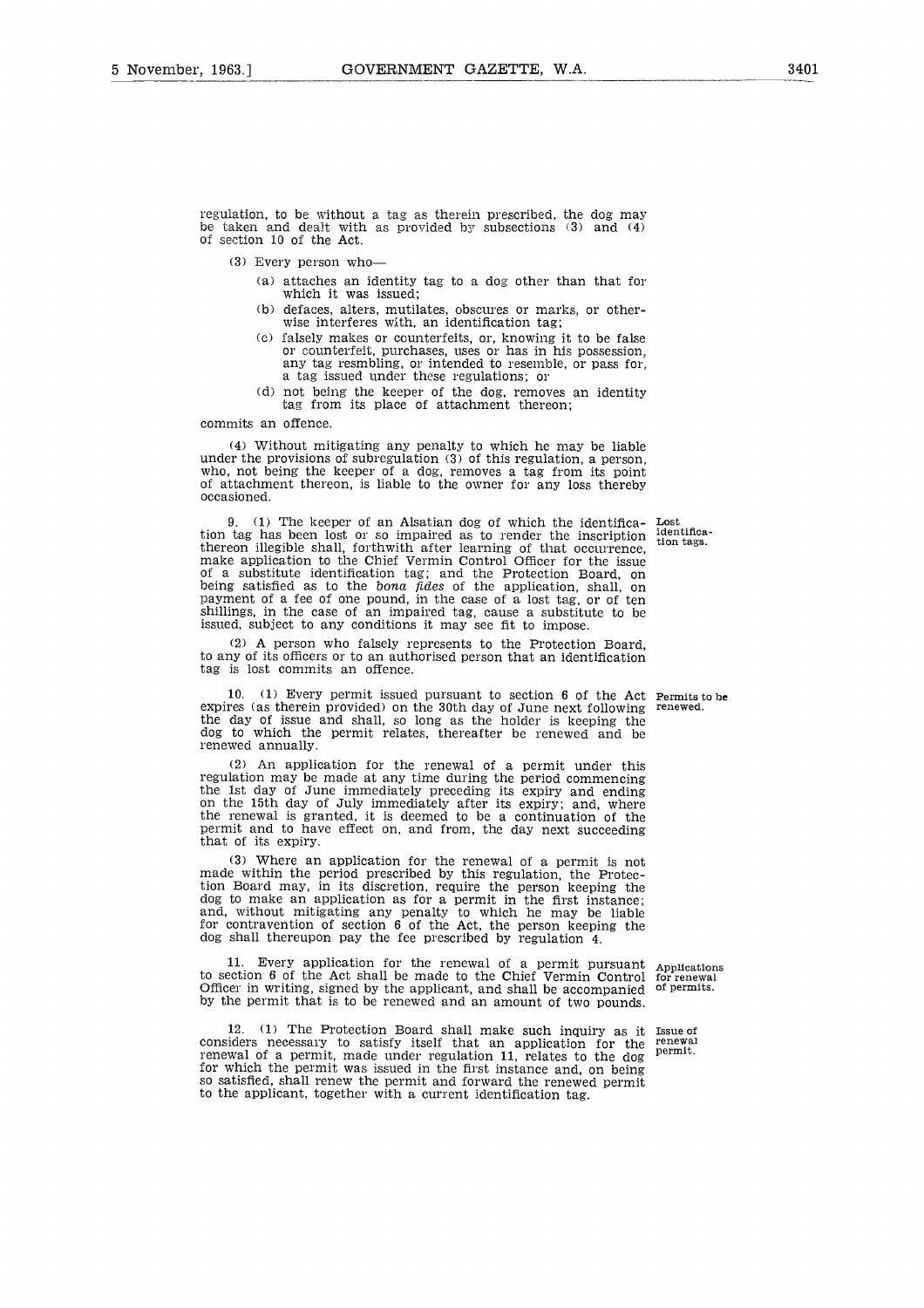(2) A person who renews, or attempts to renew, a permit to keep an Alsatian dog that is not then kept by him commits an offence.

Expire<br>to be<br>replac

(2) A person who renews, or attempts to renew, a permit to keep an Alsatian dog that is not then kept by him commits an offence.<br>
Expired tags  $\begin{array}{c} 13. \\ 13. \end{array}$  (1) Upon the renewal of a permit pursuant to regulatio Expired tags 13. (1) Upon the renewal of a permit pursuant to regulation to be 12, the person keeping the dog to which the permit relates shall replaced. substitute the current identification tag for that previously attach to the dog. (2) A person who renews, or attempts to renew, a permit to<br>
begp an Alsatian dog that is not then kept by him commits an<br>
offence.<br>  $\begin{array}{ll}\n \text{Expected} & \text{if } 1.3. \\
 \text{logulated} & \text{if } 1.3. \\
 \text{d) } & \text{if } 1.3. \\
 \text{d) } & \text{if } 1.3. \\
 \$ Expired tags 13. (1) Upon the renewal of a<br>to be<br>replaced. <br>a person keeping the dog to v<br>substitute the current identification t<br>to the dog.<br>(2) A person keeping an Alsatian<br>an identity tag that is not current if<br>fitteen

(2) A person keeping an Alsatian dog shall not suffer or permit an identity tag that is not current to be attached to a dog, after fifteen days from the expiry of the permit with which the tag was issued.

given or Expired to<br>to be<br>replaced.<br>Alsatian d<br>Alsatian diglyen or<br>taken,<br>without<br>wransfer or

Alsatian dogs keeping an Alsatian dog shall not yield up possession of the dog to another person, until that other person has produced to him transfer of a person keeping the dog to which the permit relates shall<br>
substitute the current identification tag for that previously attached<br>
to the dog.<br>
(2) A person keeping an Alsatian dog shall not suffer or permit<br> for transfer an Alsatian dog shall be made to the Chief Vermin Control Control Contents are person, until that other person has produced to him taken, a permit issued under regulation 16.<br>
The matter of the Control of the

a permit to keep it, he shall not take possession of the dog until such time as the Protection Board has transferred the permit to him.

Applications 15. Every application for the transfer of a permit to keep in writing, signed by the applicant, and shall set out

> (a) the full name, address and description of the applicant; and

(b) the place at which it is proposed to keep the dog;

and shall be accompanied by the permit to be transferred, indorsed with the consent of the holder to its transfer, and an amount of five pounds.

such time as the Protection Board has transferred the permit to him<br>Applications 15. Every application for the transfer of a permit to keep<br>for transfer an Alsatian dog shall be made to the Chief Vermin Control Office:<br>in permits. side•s necessary to satisfy itself as to the bona *fides* of an application for the transfer of a permit and as to the existence of the dog to which the permit relates and, on being so satisfied, shall issue a permit to the applicant and shall cancel the permit transferred.

and shall be run iname, address and description of the appli-<br>ant; and<br>(b) the place at which it is proposed to keep the dog;<br>and shall be accompanied by the permit to be transferred, indorsed<br>with the consent of the holde dogs cquired a be accompanied by the permit to be transferred, indorses with the consent of the holder to its transfer, and an amount of five pounds.<br>Transfer of the consent of the holder to its transfer, and an amount of permit in respect of the acquired dog, until that permit is transferred, under regulation 16, to the person acquiring the dog. Introduction<br>
Internal of the conduction for the transfer of a permit and as to the bond fides of an applica-<br>
tion for the transfer of a permit relates and, on being so satisfied, shall issues<br>
a permit to the applicant a

performance and the Protection Board for that purpose.<br>
of Alsatian State, unless the dog is sterilised and, then only, pursuant to a<br>
dogs into permit issued by the Protection Board for that purpose.

(2) Every application for a permit for the purposes of this regulation shall be made to the Chief Vermin Control Officer in writing, signed by the applicant, and shall set out

- (a) the full name, address and description of the applicant;
- (b) the name and address of the person from whom the dog has been, or is to be, acquired and, where the acquisition has been, or is to be, effected through an agent or third party, the name and address of that agent or party;
- (c) the means by which it is proposed to transport the dog into the State;
- (d) the proposed time and place of entry, or landing, of the dog, into or in the State;
- (e) the address within the State at which it is proposed to keep the dog;

and shall be accompanied by a certificate of sterilisation, a declaration of identity made by the person from whom the dog has been, or is to be, acquired and, except in the case of an application by the holder of a dealer's permit, an amount of one pound.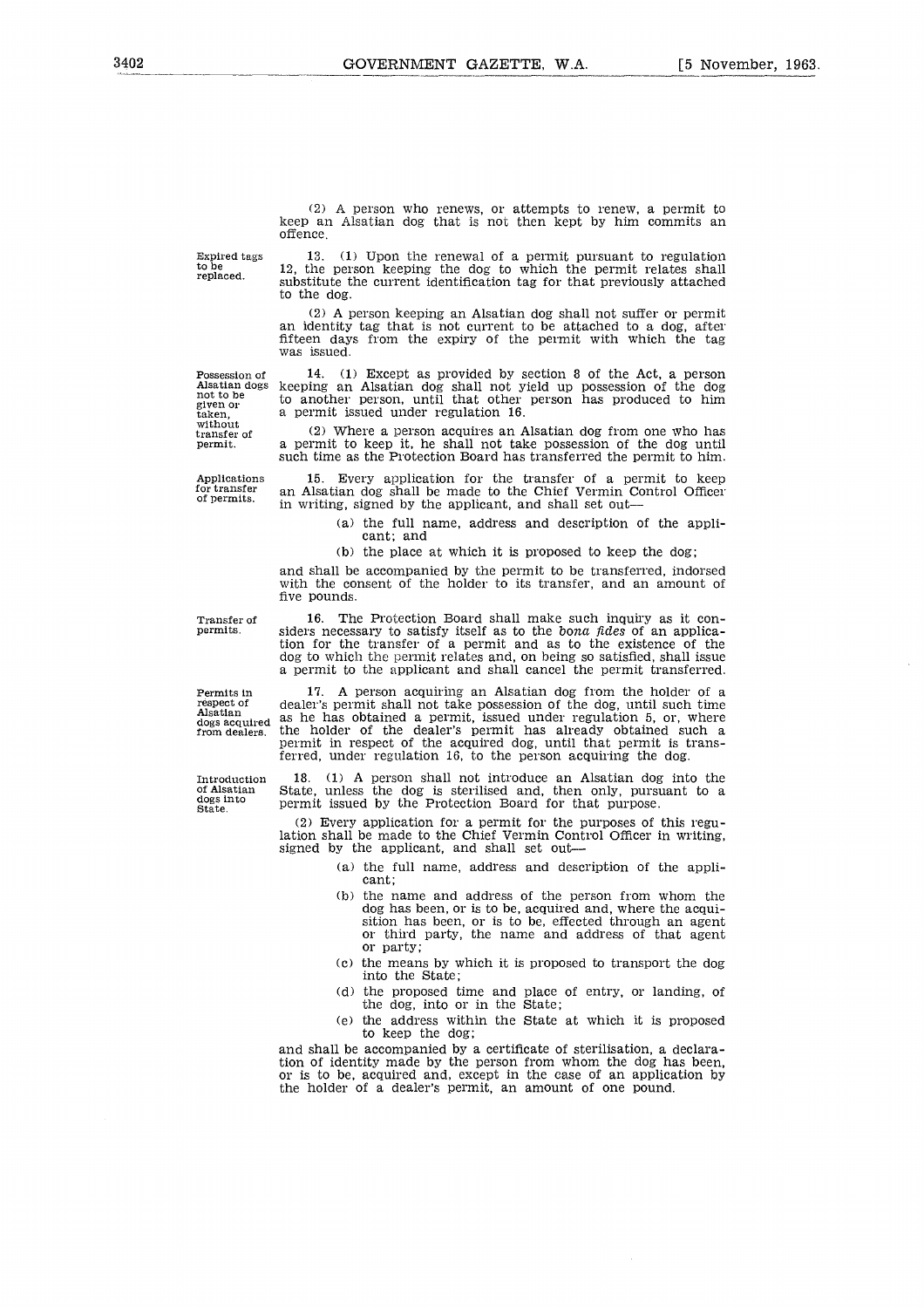(3) Where, by reason of a variation of arrangements, the particulars set out pursuant to paragraphs (c) and (d) of subregulation (2) of this regulation are not to be followed, the Chief Vermin Control Officer shall be advised, by the applicant, of the varied arrangements.

19. (1) The Protection Board shall make such inquiry as it Issue of considers necessary to satisfy itself as to the bona *fides* of an appli-cation made under regulation 18 and, on being so satisfied, shall issue the required permit to the applicant, subject, however, to such dog. conditions as it may see fit to impose.

(2) A permit issued under this regulation is valid for the period limited by the permit and, in any event, for a period not exceeding one month from the date of issue.

(3) The holder of a permit who contravenes any condition to which its issue, under this regulation, is subject, commits an offence.

(4) Where the Protection Board refuses an application for the issue of a permit under this regulation, it shall cause the amount paid under regulation 18 to be refunded to the applicant.

20. (1) The holder of a permit issued under regulation 19 shall, unless he is the holder of a dealer's permit, within forty-eight hours after the introduction into the State of the dog to which the permit relates, make an application for a permit to keep the dog, as prescribed by regulation 4. Permit to keep an Alsatian dog introduced into the State to be obtained.

(2) For the purposes of an application made pursuant to this regulation, the amount of one pound paid to the Protection Board under regulation 18 is deemed to be a prepayment made in part satisfaction of the amount payable under regulation 4.

21. (1) A person shall not engage in the business of procuring, 21. (1) A person shall not engage in the business of procuring, Restriction buying, selling or exchanging Alsatian dogs or hold himself out as also inceding doing, or as being capable of doing, any of those things, unless he has first obtained from the Protection Board a dealer's permit and continues to hold that or a current permit.

(2) Every application for a permit pursuant to this regulation shall be made to the Chief Vermin Control Officer in writing, signed by the applicant, and shall set out

> (a) the full name, address and description of the applicant; and

> (b) the address at which it is proposed to keep the dogs in which he intends to deal;

and shall be accompanied by an amount of twenty-five pounds.

22. (1) The Protection Board may, in its absolute discretion, Issue of issue, or, without assigning any reason therefor, refuse to issue a dealer's permit, and may issue the permit subject to such conditions it may see fit to impose. dealers' permits.

(2) A person who, being the holder of a dealer's permit, contravenes any condition to which its issue is subject, commits an offence.

(3) Where the Protection Board refuses an application for a dealer's permit it shall cause the amount paid under regulation 21 to be refunded to the applicant.

23. (1) A dealer's permit is valid for one year from the date Dealers' of issue and shall, so long as the holder continues to deal in Alsatian permits to be renewed. dogs, thereafter be renewed and be renewed annually.

(2) An application for the renewal of a dealer's permit shall be made to the Chief Vermin Control Officer in writing, signed by the applicant, within one month of the expiry of the permit and shall be accompanied by the permit that is to expire and an amount of twenty-five pounds.

24. (1) The Protection Board may, in its absolute discretion, Renewal of 24. (1) The Protection Board may, in its absolute discretion, renew, or, without assigning any reason therefor, refuse to renew a dealer's permit, and may renew it subject to such conditions

dealers' permits.

on dealing in Alsatian dogs.

permit to introduce an Alsatian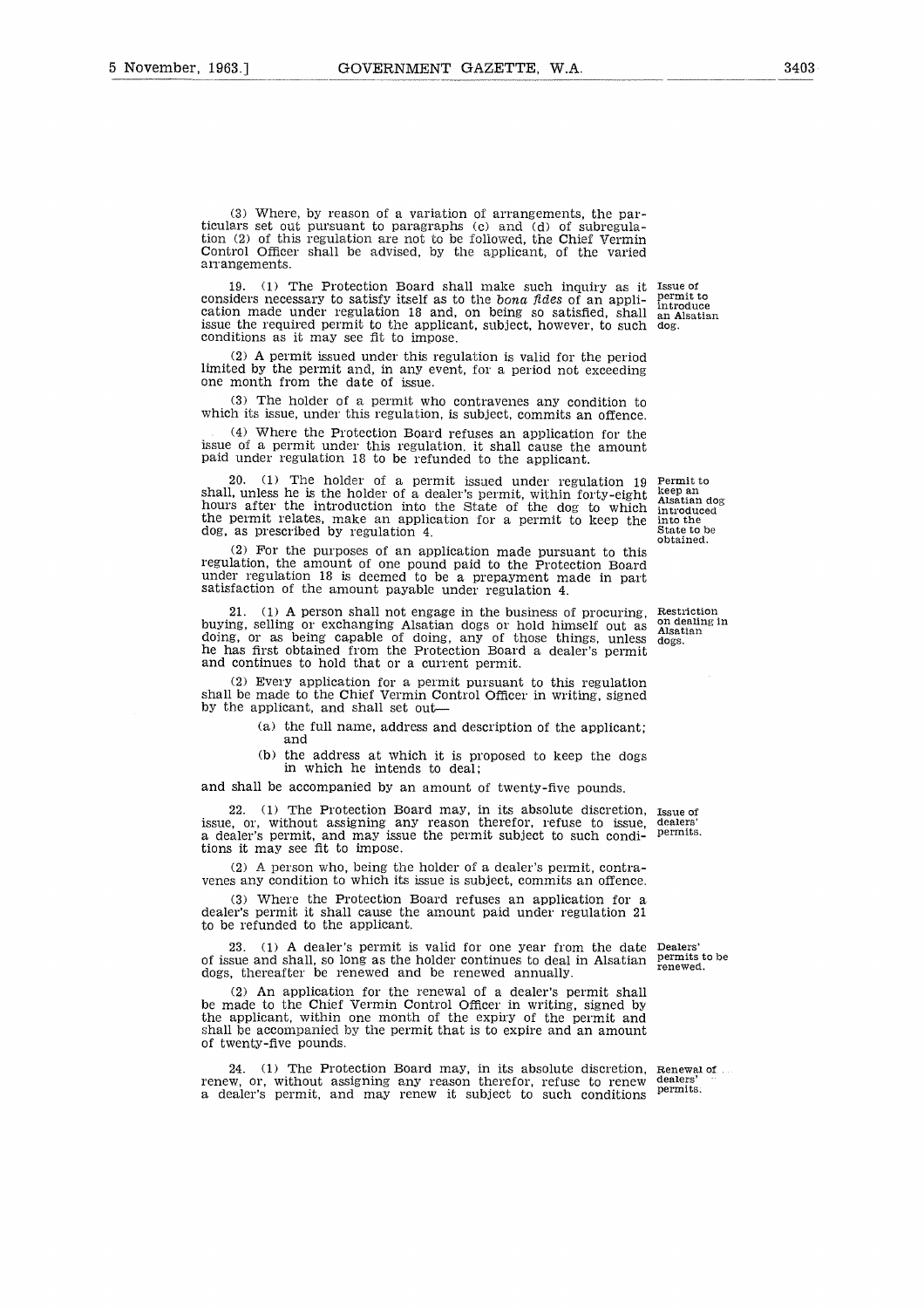as it may see fit to impose, whether the same as, in substitution for, or in addition to, any conditions imposed on the issue of the permit that has expired.

(2) A person who, being the holder of a dealer's permit, contravenes any condition to which its renewal is subject, commits an offence.

(3) Where the Protection Board refuses an application for the renewal of a dealer's permit, it shall cause the amount paid under regulation 23 to be refunded to the applicant.

25. (1) Except as otherwise therein prescribed, regulations 14 and 18 apply to the holder of a dealer's permit in a like manner as

(2) Where the holder of a dealer's permit acquires an Alsatian dog that has not been marked for identification as by these regulations prescribed, he shall, forthwith after its coming into his possession, apply to the Chief Vermin Control Officer for a direction as to the marking of the dog for identification, under regulation 6, and shall produce the certificate of sterilisation and the declaration of identity to that officer, for indorsement, as prescribed by sub-

(3) The holder of a dealer's permit who keeps any Alsatian dog for a period of one month shall, forthwith after the conclusion of that period, apply for a permit to keep that dog, where the dog has not been the subject of a permit in the first instance, under regula-

Duties of holders of dealers' permits.

to other persons.

regulation (1) of regulation 5.

Alsatian dogs introduced into the State to be produced for

inspection.

Lodging<br>Alsation<br>with<br>owners. Lodgi<br>Alsati<br>with<br>kenne<br>owner

26. (1) Every person introducing an Alsatian dog into the State shall, forthwith after the arrival of the dog therein, produce it to the Chief Vermin Control Officer or other officer of the Protection Board at the office, depot or inspection point of the Protection Board that is nearest to the dog's place of entry into, or landing in, the State.

(2) For the purposes of this regulation, but without otherwise limiting the provisions of subregulation (1) thereof, the offices, depots or inspection points deemed to be nearest to the respective places of entry or landing are as follows, that is to say

(a) where the dog is landed by air-

(i) at Perth—South Perth; and

(ii) at Kalgoorlie—Kalgoorlie;

tion 4 and in any other case under regulation 15.

- (b) where the dog enters the State by rail—Kalgoorlie;
- (c) where the dog enters the State by road, on the Eyre Highway—Kalgoorlie; and
- (d) where the dog is landed from a vessel, at Fremantle— Fremantle.

(3) A person producing an Alsatian dog for examination, whether pursuant to this regulation, or not, shall ensure that the dog is so secured, restrained, muzzled or treated (including, where necessary, treated by a veterinary surgeon at that person's expense) as to be capable of being examined without danger or risk being occasioned to any person or property, by the behaviour of the dog.

27. (1) A person requiring to lodge an Alsatian dog with a Alsation dogs kennel owner shall obtain a permit in writing from the Protection with Board for that purpose.<br>
with Board for that purpose.<br>
owners. (2) Every application

(2) Every application for a permit pursuant to this regulation shall be made to the Chief Vermin Control Officer in writing, signed by applicant, and shall set out

- (a) the number of the permit relating to the dog;
- (b) the name and address of the kennel owner with whom the dog is to be lodged; and
- (c) the date on which, and the period for which, it is proposed to lodge the dog;

and shall be accompanied by an amount of ten shillings.

28. If the Protection Board is satisfied that the kennel owner named in an application for a permit to lodge an Alsatian dog is the holder of a license or other authority from the municipality

Issue of permits to lodge Alsatian dogs.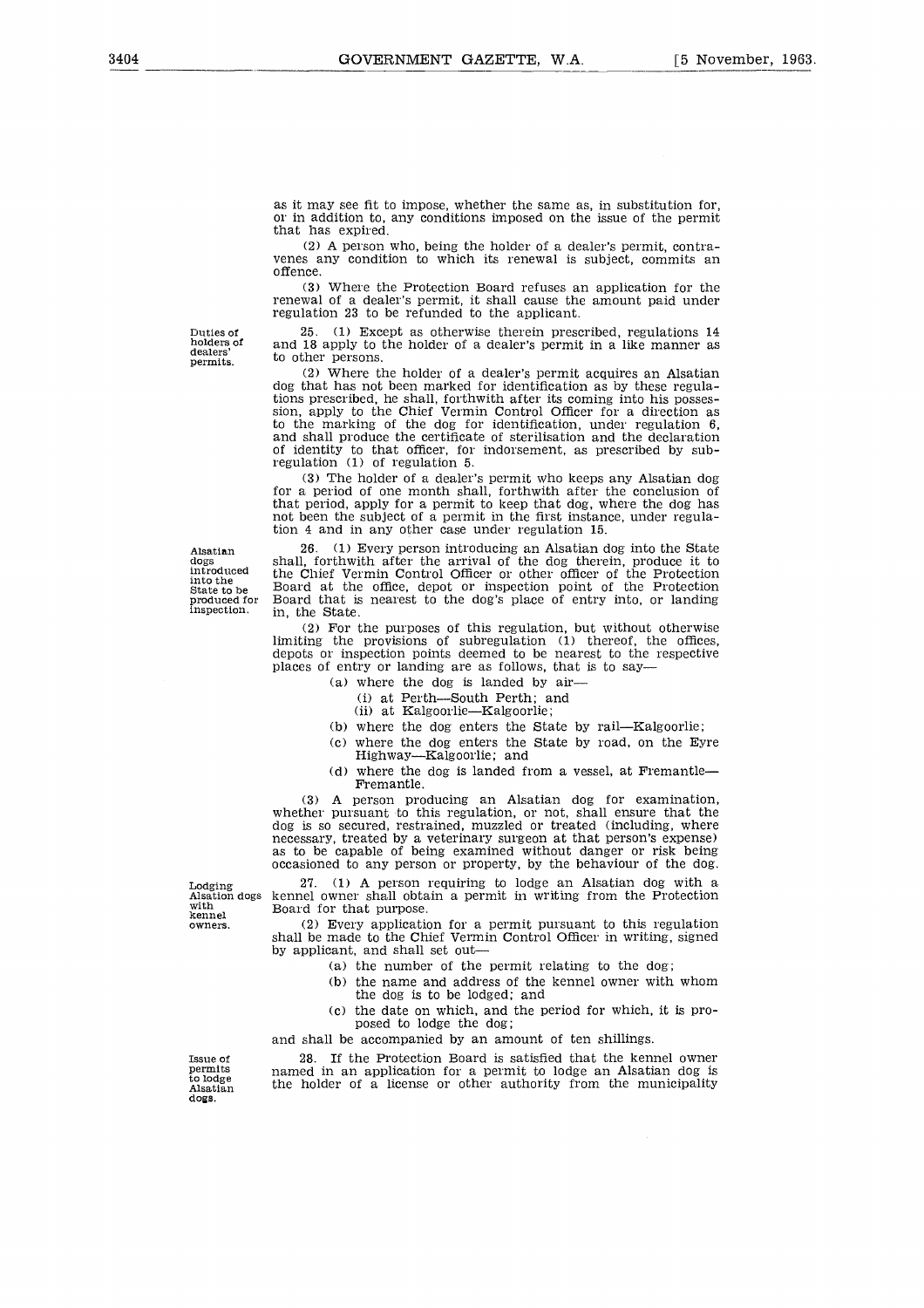of his district to board dogs, it may, in its discretion, issue a permit for the dog to be lodged with that kennel owner, for the period stipulated in the permit. strict to board dogs, it may, in its discretion, issue a permit<br>dog to be lodged with that kennel owner, for the period<br>in the permit.<br>A kennel owner shall not board, or take possession of, an Kennel<br>dog, unless the person

A kennel owner shall not board, or take possession of, an Kennel<br>a dog unless the person kenning it first hands to him. Alsatian dog, unless the person keeping it first hands to him to hold all<br>documents.

- 
- (b) a permit issued under regulation 5 or renewed under regulation 10,

relating to that dog; and shall hold those documents so long as the dog is lodged with him.

30. Every person keeping an Alsatian dog shall keep the dog at the address noted on the permit issued for that purpose and at no other place; and, where the holder of the permit proposes to change his place of abode or the place at which the dog is to be kept, he shall produce the permit to the Chief Vermin Control Officer for notation accordingly. to notify change of address.

An authorised person may (on production of his authority, if so required) at any time, require the holder of a permit issued pursuant to the Act or under these regulations to produce the permit for inspection; and every person so required shall produce the permit.

32. (1) A person shall not permit an Alsatian dog to cross breed with, or to be cross bred by, another dog of any breed, whether directly or by artificial insemination.

(2) A person shall not bring, or cause to be brought, into the State or procure, buy, sell, acquire or have in his possession, in the State, semen of an Alsatian dog; and where a person brings, or causes to be brought, into the State the semen of any other breed, it shall be accompanied by the certificate of a registered veterinary surgeon verifying that is is not that of an Alsatian dog.

33. The clerk of every municipality shall, forthwith after the commencement of these regulations, send forward to the Chief Vermin Control Officer the registered particulars of every Alsatian dog, and of every dog believed to be an Alsatian dog, then, or previously, registered with the municipality pursuant to the Dog Act, 1903. State or procure, buy, sell, acquire or have in his possession, in the State, semen of an Alsatian dog; and where a person brings, or causes to be brought, into the State the semen of any other breed, it shall be accompan

Every veterinary surgeon to whom an Alsatian dog is Veterinary brought for sterilisation shall forthwith notify the Chief Vermin Control Officer of the particulars of ownership of the dog.

35. Where, under these regulations, any application is required Fees. to be accompanied by an amount of money, that amount is the fee payable for the permit in respect of which the application is made.

36. The several forms set out in the Schedule to these regula- Forms. tions may be used for the purpose therein indicated.

37. (1) Every person who furnishes any false information to Offences. the Protection Board or to any of its officers commits an offence.

(2) Every person who fails to do anything directed by these regulations to be done, or who does, or attempts to do, anything forbidden by these regulations to be done, commits an offence.

(3) A person committing an offence against these regulations is liable to such penalties as are provided by the Act; and without mitigating any such penalty, the Protection Board may cancel any permit issued to a person committing any offence against the Act or these regulations.

(4) The cancellation of a permit has the effect of precluding a person from doing the thing for which the permit was issued.

(5) A person whose permit is cancelled shall, forthwith after the cancellation, return the permit to the Protection Board.

Persons keeping Alsatian dogs

Authorised persons may inspect permit.

Cross breeding, etc., prohibited.

Particulars of Alsatian dogs registered under Dog Act to be notified.

vetermary<br>surgeons<br>to notify<br>particulars<br>of Alsatian dogs required to be sterilised.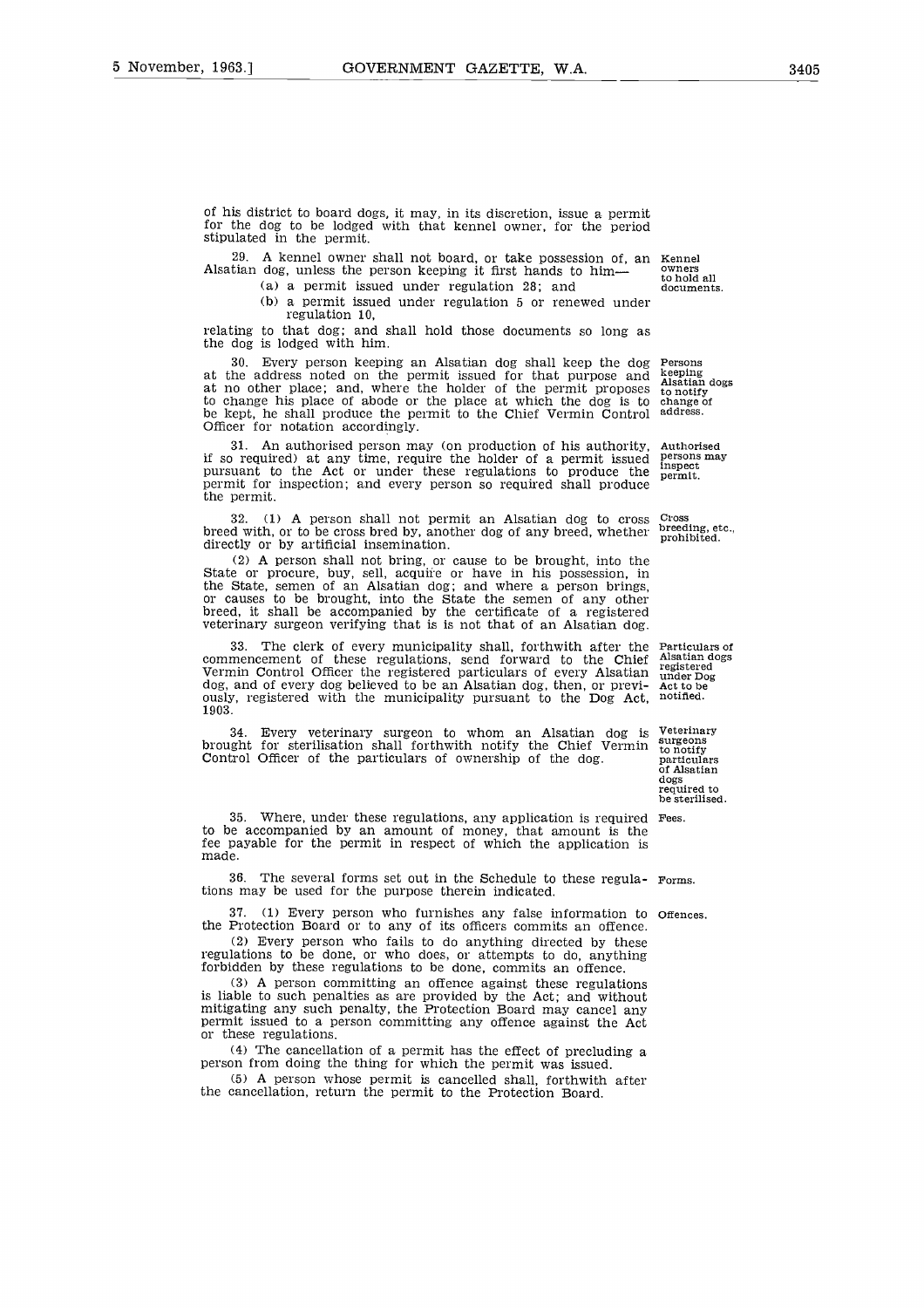### Western Australia.

| Schedule.                                                                                                                                          |
|----------------------------------------------------------------------------------------------------------------------------------------------------|
|                                                                                                                                                    |
| Western Australia.                                                                                                                                 |
| Alsatian Dog Act, 1962.                                                                                                                            |
| Form 1.<br>Regulation 5.                                                                                                                           |
| PERMIT TO KEEP A STERILISED ALSATIAN DOG.                                                                                                          |
| M                                                                                                                                                  |
| is hereby authorised, in pursuance of the Alsatian Dog Act, 1962, and Regula-<br>tions, to keep the Alsatian Dog hereunder named and described, at |
|                                                                                                                                                    |
| $\textbf{Age}$                                                                                                                                     |
|                                                                                                                                                    |
|                                                                                                                                                    |
| Fee: $\pounds 5$ for the first registration or a transfer of ownership.<br>£2 for a renewal.                                                       |

. . . . . . . . . . . . . . Chief Vermin Control Officer.

Note:

- The holder of this permit shall keep the dog to which this permit relates, securely and under control, on a lead or within an<br>enclosure from which the dog cannot escape.
- The Chief Vermin Control Officer must be notified immediately of any change of address whereat the dog is to be kept.
- A dog may not be removed from the above address except when **it is** held securely and under control
	- (a) on a suitable lead from which it cannot escape; or
	- (b) in a vehicle or container or vessel from which it cannot escape; or

Unless a permit is transferred the holder thereof may not leave an Alsatian dog in the possession of another person for more than 14 days other than with—.

- (a) a registered veterinary surgeon, and then only for treatment;
- (b) a kennel owner registered with the Agriculture Protection Board, and then only with the written permission of the Board;
- (c) a servant or an employee or a member of the household of the permit holder.
- The dog to which the above permit relates may not be made the object of a gift, sold, or otherwise disposed of to a person other than one who has previously obtained a permit to keep it and unless the Chief Vermin Control Officer is informed by the holder of the above permit before that gift, sale or disposal.

Expiry: The above permit expires on the 30th June next.

Renewal: If the above permit is to be renewed, an application for renewal is to be made within 14 days of the 30th June next.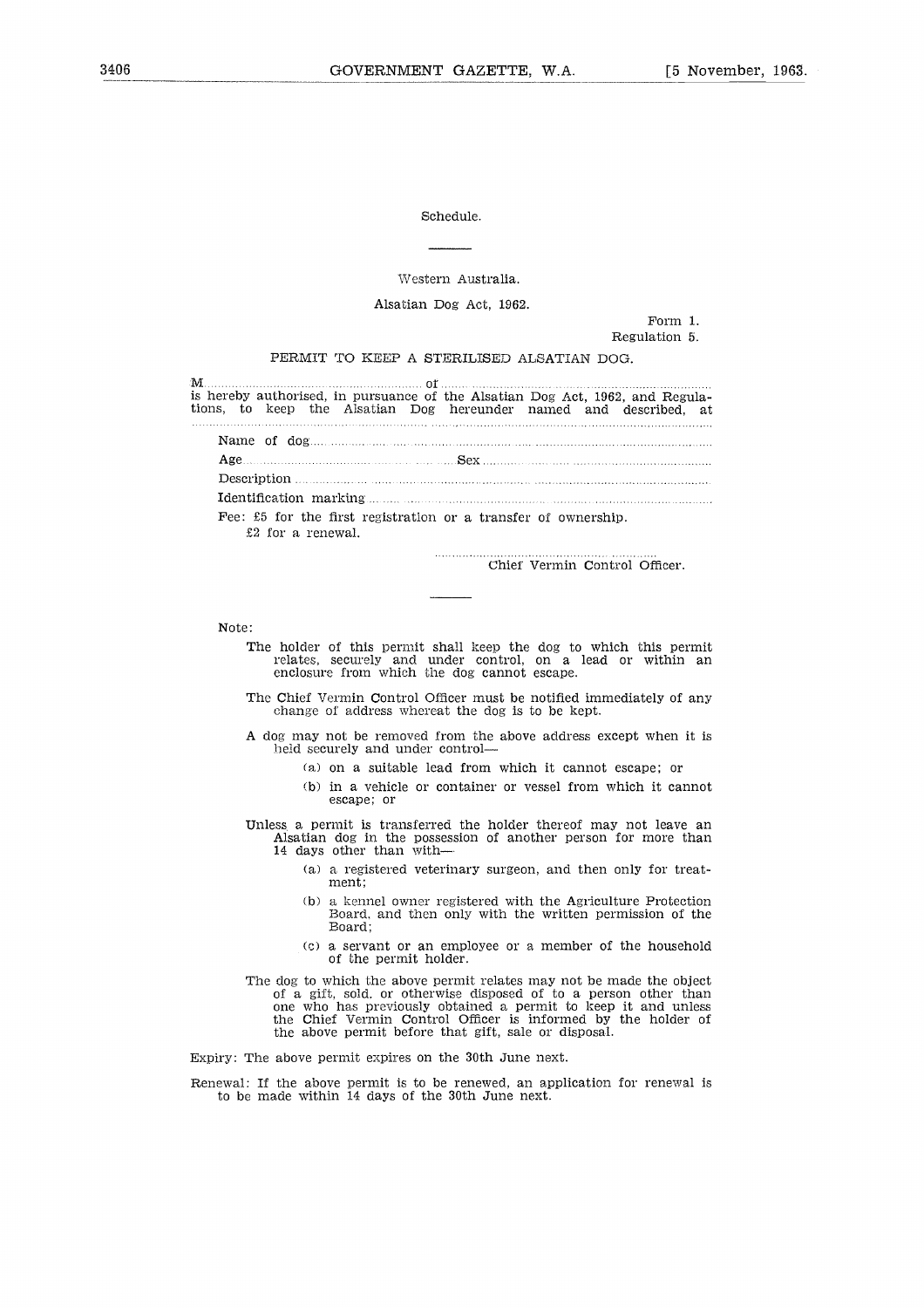## Western Australia. Alsatian Dog Act, 1962.

### Form 2. Regulation 19.

### PERMIT TO BRING A STERILISED ALSATIAN DOG INTO W.A.

is hereby permitted in pursuance of the Alsatian Dog Act, 1962, and Regulations, M to bring the Alsatian dog hereunder named and described into W.A. ern<br>n L<br>RIL<br>of ...<br>ther Method of transportation 7<br>8 ม.ค.ศ. 1958<br>1958 : 1959<br>1959 : 1959

| Western Australia.<br>Alsatian Dog Act, 1962.<br>Form $2.$<br>Regulation 19.<br>PERMIT TO BRING A STERILISED ALSATIAN DOG INTO W.A.                                                                                                               |
|---------------------------------------------------------------------------------------------------------------------------------------------------------------------------------------------------------------------------------------------------|
|                                                                                                                                                                                                                                                   |
| nereby permitted in pursuance of the Alsatian Dog Act, 1962, and Regulations,<br>bring the Alsatian dog hereunder named and described into W.A.                                                                                                   |
|                                                                                                                                                                                                                                                   |
|                                                                                                                                                                                                                                                   |
|                                                                                                                                                                                                                                                   |
|                                                                                                                                                                                                                                                   |
|                                                                                                                                                                                                                                                   |
| This permit expires on <u>manual experience</u> of the set of the set of the set of the set of the set of the set of the set of the set of the set of the set of the set of the set of the set of the set of the set of the set of                |
| $\mathbf{Age}$                                                                                                                                                                                                                                    |
|                                                                                                                                                                                                                                                   |
| Chief Vermin Control Officer.<br>Date $\ldots$ $\ldots$ $\ldots$ $\ldots$ $\ldots$ $\ldots$ $\ldots$                                                                                                                                              |
| Note:                                                                                                                                                                                                                                             |
| The holder of this permit is required, forthwith after the arrival<br>of the dog to which the permit relates, in Western Australia, to present<br>apply for a permit to keep the dog, under section 6 of the Act and<br>pursuant to regulation 4. |
|                                                                                                                                                                                                                                                   |

### Chief Vermin Control Officer.

Note: The holder of this permit is required, forthwith after the arrival of the dog to which the permit relates, in Western Australia, to present the dog for inspection at days thereafter to apply for a permit to keep the dog, under section 6 of the Act and of 

Western Australia. Alsatian Dog Act, 1962.

Form 3. Regulation 22.

### PERMIT TO DEAL IN STERILISED ALSATIAN DOGS.

is hereby authorised in pursuance of the Alsatian Dog Act, 1962, and Regulations, to deal in sterilised Alsatian dogs at M and not otherwise. is also the reference of the control of the control of the control of the control of the control of the control of the control of the control of the control of the control of the control of the control of the control of th

The dogs must be held on leads or in enclosures from which they cannot escape.

The Chief Vermin Control Officer must be notified of the intention to obtain any dogs, giving full particulars, including previous owner, method of transport, time and place of entry (if being imported).

The Chief Vermin Control Officer must be further notified immediately the dogs arrive, when they must be made available as directed and at the dealer's expense, for marking if being brought from outside Western Australia.

The names and addresses of the persons to whom dogs are to be handed or disposed of shall be forwarded to the Chief Vermin Control Officer, but a dog shall not be handed over or disposed of until such person is in possession of a permit to keep that dog. 

No sterilised dog may be kept under this permit for longer than one calendar month from the date received.

Chief Vermin Control Officer.

Date Fee: £25.

Note:

This permit is valid for one year from the date of issue.

Any breach of the conditions or any irregularity or failure to supply information may result in the immediate cancellation of this permit.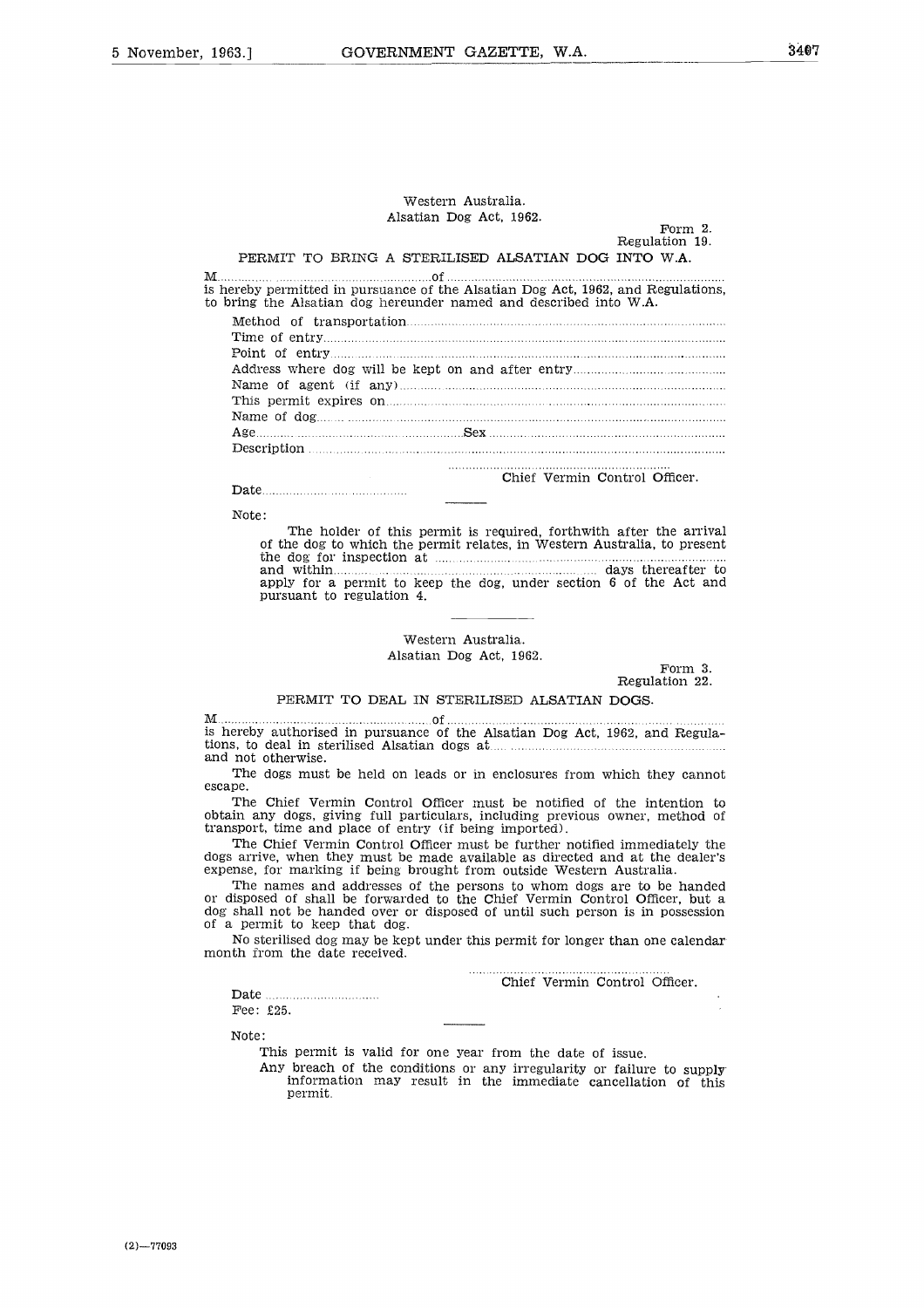|               | Western Australia.                                                                                                                                                                                                                                                                                                                                                                             |
|---------------|------------------------------------------------------------------------------------------------------------------------------------------------------------------------------------------------------------------------------------------------------------------------------------------------------------------------------------------------------------------------------------------------|
|               | Alsatian Dog Act, 1962.                                                                                                                                                                                                                                                                                                                                                                        |
|               | Form 4.<br>Regulation 28.                                                                                                                                                                                                                                                                                                                                                                      |
|               | PERMIT TO LEAVE A STERILISED ALSATIAN DOG<br>IN THE CARE OF A KENNEL OWNER.                                                                                                                                                                                                                                                                                                                    |
|               |                                                                                                                                                                                                                                                                                                                                                                                                |
|               |                                                                                                                                                                                                                                                                                                                                                                                                |
|               | is hereby authorised in pursuance of section 8 of the Alsatian Dog Act, 1962,<br>and Regulations, to leave the Alsatian dog hereunder named and described in<br>the care of measurements are the care of the care of the care of the care of the care of the care of the care of the care of the care of the care of the care of the care of the care of the care of the care of the care of t |
|               |                                                                                                                                                                                                                                                                                                                                                                                                |
|               |                                                                                                                                                                                                                                                                                                                                                                                                |
|               |                                                                                                                                                                                                                                                                                                                                                                                                |
|               |                                                                                                                                                                                                                                                                                                                                                                                                |
|               | Chief Vermin Control Officer.                                                                                                                                                                                                                                                                                                                                                                  |
| Fee: 10s.     |                                                                                                                                                                                                                                                                                                                                                                                                |
| Note:         |                                                                                                                                                                                                                                                                                                                                                                                                |
|               | The kennel owner must see this permit before he may board the dog.                                                                                                                                                                                                                                                                                                                             |
|               |                                                                                                                                                                                                                                                                                                                                                                                                |
|               | Western Australia.                                                                                                                                                                                                                                                                                                                                                                             |
|               | Alsatian Dog Act, 1962.<br>Form 5.                                                                                                                                                                                                                                                                                                                                                             |
|               | Regulation 4.                                                                                                                                                                                                                                                                                                                                                                                  |
|               | STATUTORY DECLARATION.                                                                                                                                                                                                                                                                                                                                                                         |
| declare that- |                                                                                                                                                                                                                                                                                                                                                                                                |
| 1.            | (2) I am an applicant for a permit to keep the dog hereinafter<br>named and described: or                                                                                                                                                                                                                                                                                                      |
|               | (2) I am the person from whom the dog hereinafter named and                                                                                                                                                                                                                                                                                                                                    |
| $2_{-}$       | The particulars of the Alsatian dog hereinbefore referred to are<br>as follows:—                                                                                                                                                                                                                                                                                                               |
|               |                                                                                                                                                                                                                                                                                                                                                                                                |
|               |                                                                                                                                                                                                                                                                                                                                                                                                |
|               |                                                                                                                                                                                                                                                                                                                                                                                                |
| 3.            | The paper writing (6) now produced and shown to me on the<br>making of this my declaration refers to the abovenamed and<br>dsecribed Alsatian dog and to none other.                                                                                                                                                                                                                           |
|               | And I make this solemn declaration by virtue of section one hundred and<br>six of the Evidence Act, 1906.                                                                                                                                                                                                                                                                                      |
|               |                                                                                                                                                                                                                                                                                                                                                                                                |
|               | C.D., (5) Justice of the Peace (or as the case may be).                                                                                                                                                                                                                                                                                                                                        |
|               | (1) Here insert name, address and description of person making the declaration. (2) Delete<br>that which is inapplicable. (3) Here insert name of person who has acquired or is<br>to acquire the dog. (4) Signature of person maki<br>be marked as follows:-<br>$19 \dots $ , before me $(5)$ .                                                                                               |
|               |                                                                                                                                                                                                                                                                                                                                                                                                |